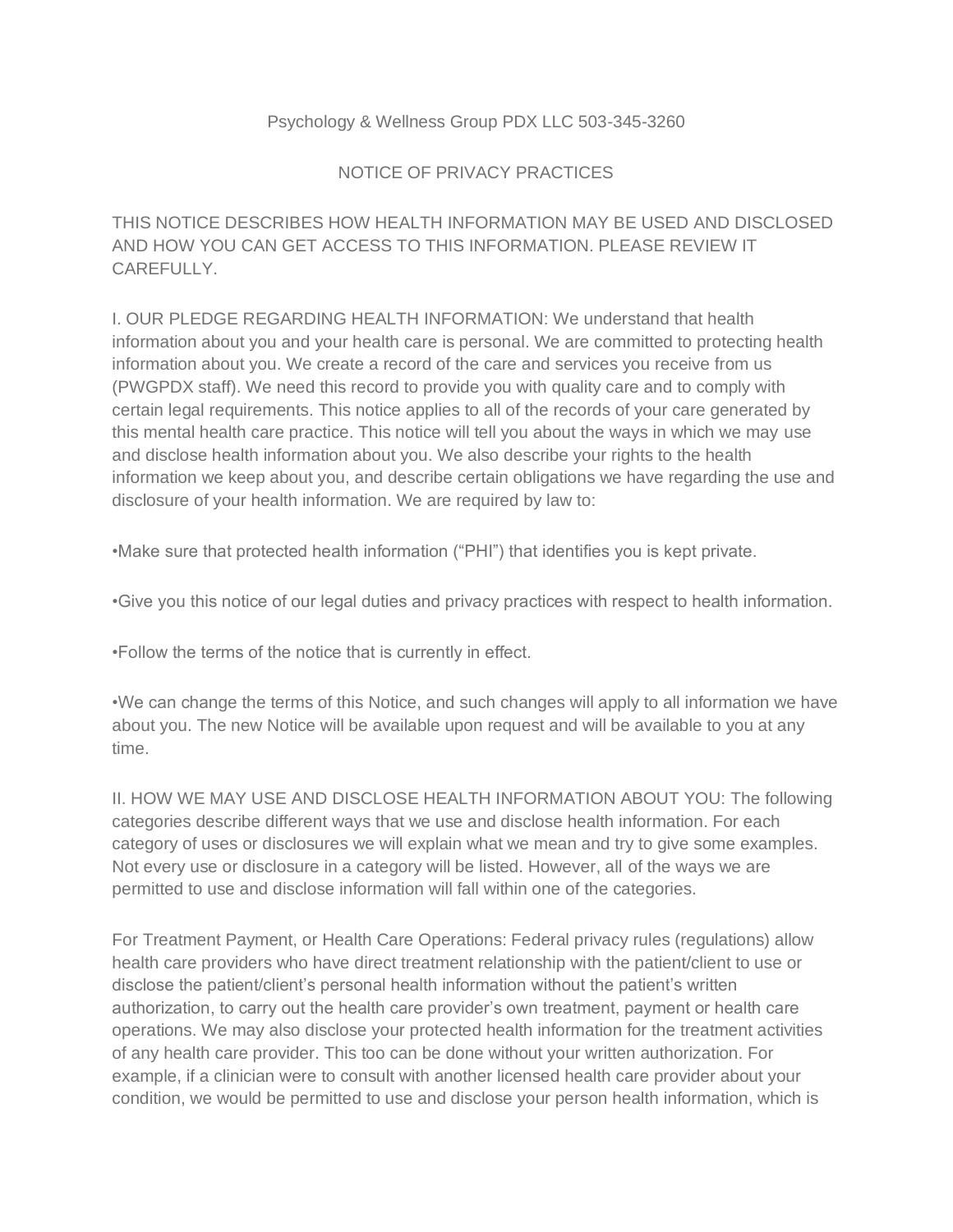otherwise confidential, in order to assist the clinician in diagnosis and treatment of your mental health condition.

Disclosures for treatment purposes are not limited to the minimum necessary standard. Because therapists and other health care providers need access to the full record and/or full and complete information in order to provide quality care. The word "treatment" includes, among other things, the coordination and management of health care providers with a third party, consultations between health care providers and referrals of a patient for health care from one health care provider to another.

Lawsuits and Disputes: If you are involved in a lawsuit, we may disclose health information in response to a court or administrative order. We may also disclose health information about your child in response to a subpoena, discovery request, or other lawful process by someone else involved in the dispute, but only if efforts have been made to tell you about the request or to obtain an order protecting the information requested.

## III. CERTAIN USES AND DISCLOSURES REQUIRE YOUR AUTHORIZATION:

- 1. Psychotherapy Notes. I do keep "psychotherapy notes" as that term is defined in 45 CFR § 164.501, and any use or disclosure of such notes requires your Authorization unless the use or disclosure is: a. For our use in treating you. b. For our use in training or supervising mental health practitioners to help them improve their skills in group, joint, family, or individual counseling or therapy. c. For our use in defending myself in legal proceedings instituted by you. d. For use by the Secretary of Health and Human Services to investigate my compliance with HIPAA. e. Required by law and the use or disclosure is limited to the requirements of such law. f. Required by law for certain health oversight activities pertaining to the originator of the psychotherapy notes. g. Required by a coroner who is performing duties authorized by law. h. Required to help avert a serious threat to the health and safety of others.
- 2. Marketing Purposes. As a psychotherapy group practice, we will not use or disclose your PHI for marketing purposes.
- 3. Sale of PHI. As a psychotherapy group practice, we will not sell your PHI in the regular course of our business.

IV. CERTAIN USES AND DISCLOSURES DO NOT REQUIRE YOUR AUTHORIZATION. Subject to certain limitations in the law, we can use and disclose your PHI without your Authorization for the following reasons:

- 1. When disclosure is required by state or federal law, and the use or disclosure complies with and is limited to the relevant requirements of such law.
- 2. For public health activities, including reporting suspected child, elder, or dependent adult abuse, or preventing or reducing a serious threat to anyone's health or safety.
- 3. For health oversight activities, including audits and investigations.
- 4. For judicial and administrative proceedings, including responding to a court or administrative order, although my preference is to obtain an Authorization from you before doing so.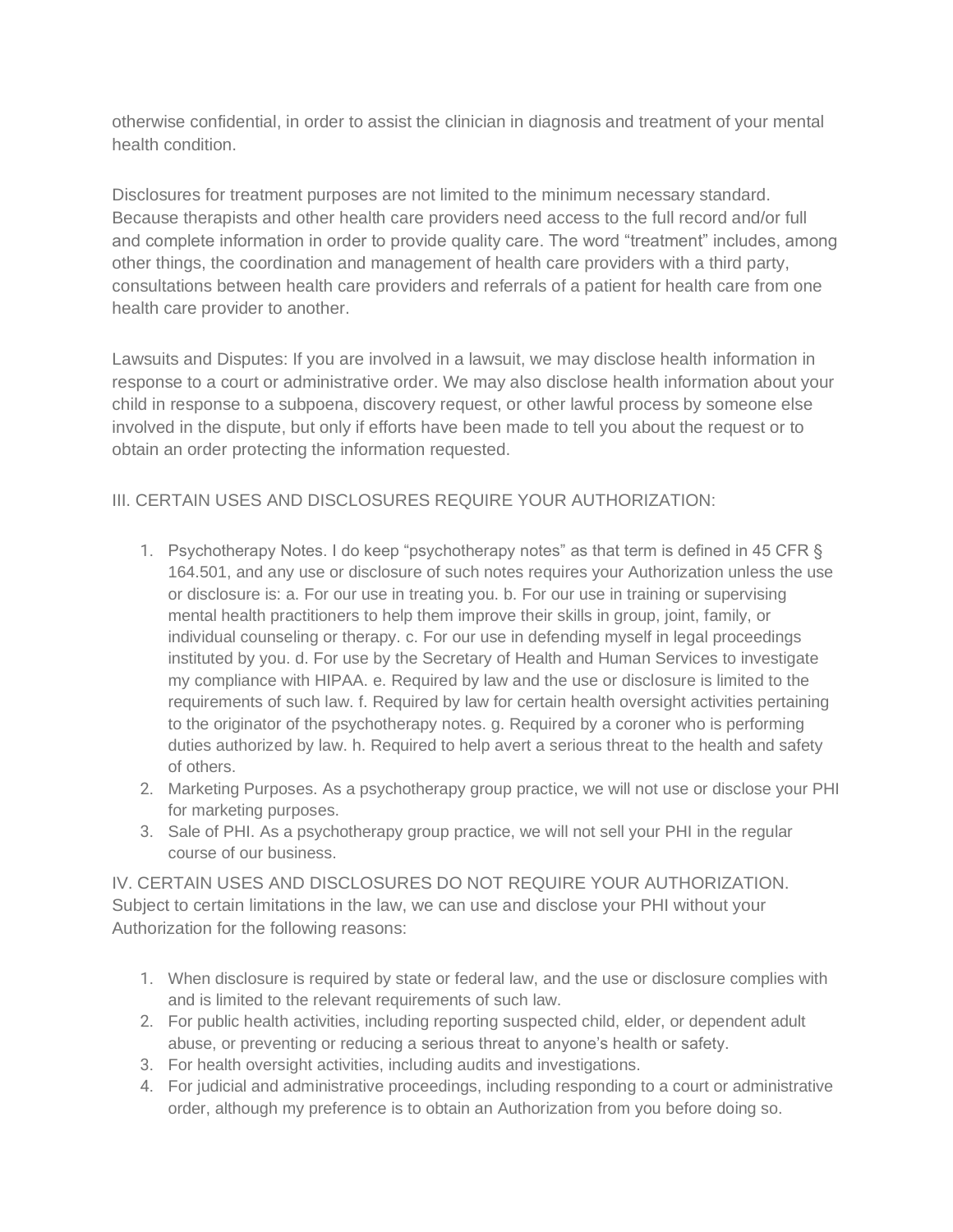- 5. For law enforcement purposes, including reporting crimes occurring on my premises.
- 6. To coroners or medical examiners, when such individuals are performing duties authorized by law.
- 7. For research purposes, including studying and comparing the mental health of patients who received one form of therapy versus those who received another form of therapy for the same condition.
- 8. Specialized government functions, including, ensuring the proper execution of military missions; protecting the President of the United States; conducting intelligence or counterintelligence operations; or, helping to ensure the safety of those working within or housed in correctional institutions.
- 9. For workers' compensation purposes. Although my preference is to obtain an Authorization from you, we may provide your PHI in order to comply with workers' compensation laws.
- 10. Appointment reminders and health related benefits or services. we may use and disclose your PHI to contact you to remind you that you have an appointment with us. We may also use and disclose your PHI to tell you about treatment alternatives, or other health care services or benefits that we offer.

V. CERTAIN USES AND DISCLOSURES REQUIRE YOU TO HAVE THE OPPORTUNITY TO OBJECT.

1. Disclosures to family, friends, or others. we may provide your PHI to a family member, friend, or other person that you indicate is involved in your care or the payment for your health care, unless you object in whole or in part. The opportunity to consent may be obtained retroactively in emergency situations.

## VI. YOU HAVE THE FOLLOWING RIGHTS WITH RESPECT TO YOUR PHI:

- 1. The Right to Request Limits on Uses and Disclosures of Your PHI. You have the right to ask us not to use or disclose certain PHI for treatment, payment, or health care operations purposes. We are not required to agree to your request, and we may say "no" if I believe it would affect your health care.
- 2. The Right to Request Restrictions for Out-of-Pocket Expenses Paid for In Full. You have the right to request restrictions on disclosures of your PHI to health plans for payment or health care operations purposes if the PHI pertains solely to a health care item or a health care service that you have paid for out-of-pocket in full.
- 3. The Right to Choose How IWe Send PHI to You. You have the right to ask us to contact you in a specific way (for example, home or office phone) or to send mail to a different address, and we will agree to all reasonable requests.
- 4. The Right to See and Get Copies of Your PHI. Other than "psychotherapy notes," you have the right to get an electronic or paper copy of your medical record and other information that I have about you. We will provide you with a copy of your record, or a summary of it, if you agree to receive a summary, within 30 days of receiving your written request, and we may charge a reasonable, cost based fee for doing so.
- 5. The Right to Get a List of the Disclosures I Have Made.You have the right to request a list of instances in which we have disclosed your PHI for purposes other than treatment, payment, or health care operations, or for which you provided us with an Authorization. We will respond to your request for an accounting of disclosures within 60 days of receiving your